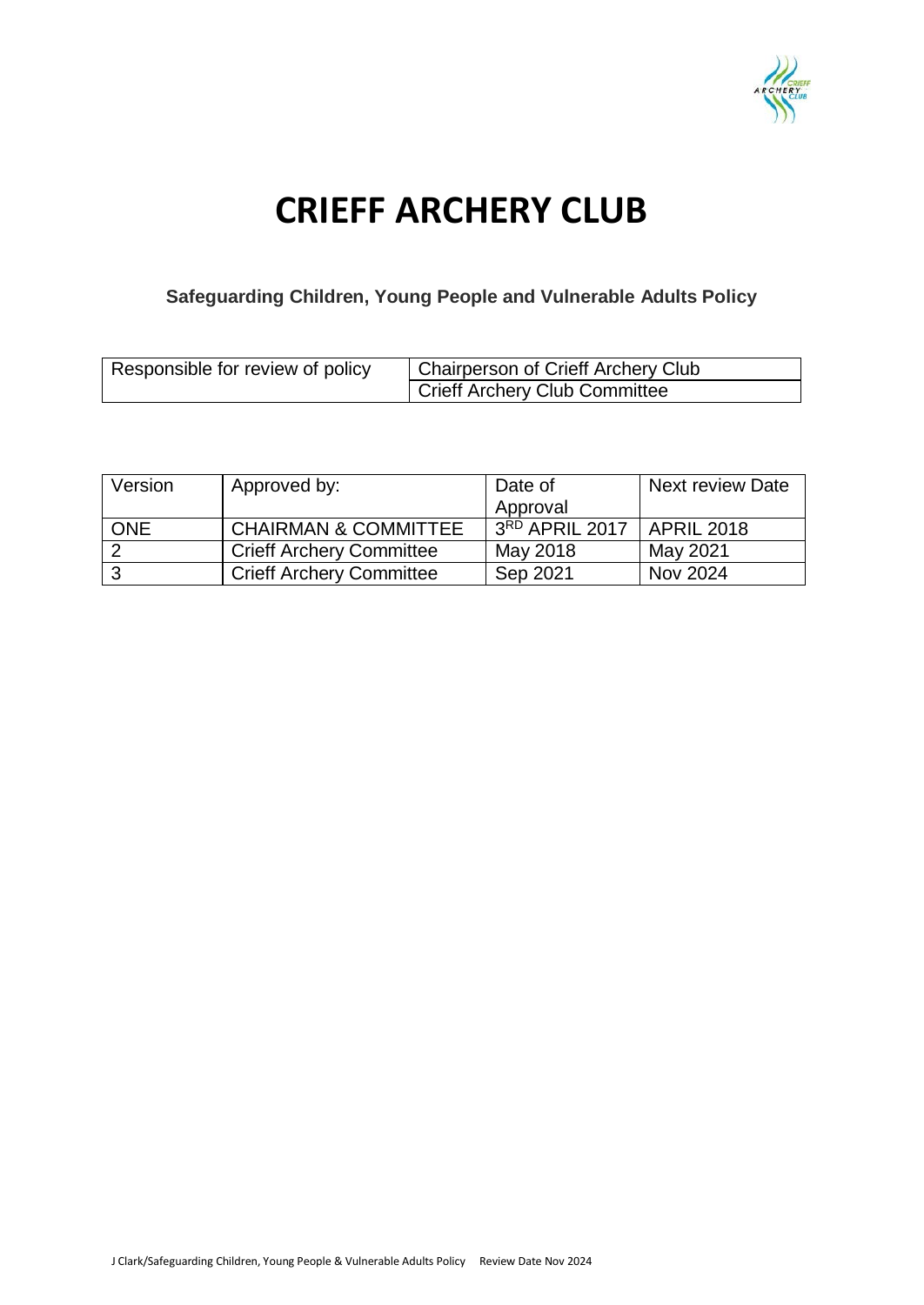

## **1. Introduction**

This policy has been produced by Crieff Archery Club to support the club to enable children, young people and vulnerable adults to enjoy archery in a safe environment within our club.

In the context of this document, any person under the age of 18 is referred to as a "child". This policy also covers "vulnerable adults", such as people with learning disabilities, or who may have difficulty communicating, or who may have to rely on others to provide personal care.

All archery clubs affiliated to The Scottish Archery Association and Archery GB are required to have a formal child protection policy.

This document must be read in conjunction with the Scottish Archery Association Child Protection Policy [\(link\)](http://scottisharchery.org.uk/about-us/safeguarding).

### **2. Policy Statement**

Crieff Archery Club will safeguard children and vulnerable adults who participate in Archery at our club from sexual, emotional or physical harm. Crieff Archery Club will take all reasonable steps to ensure that appropriate guidelines are in place and monitored to ensure that all archers are able to practice their sport in a safe environment.

Crieff Archery Club recognises that the safety, welfare and wellbeing of all archers is paramount.

Crieff Archery Club recognises that all children and vulnerable adults, whatever their age, culture, disability, gender, language, racial origin, religious beliefs and/or sexual identity, have the right to protection from abuse or neglect.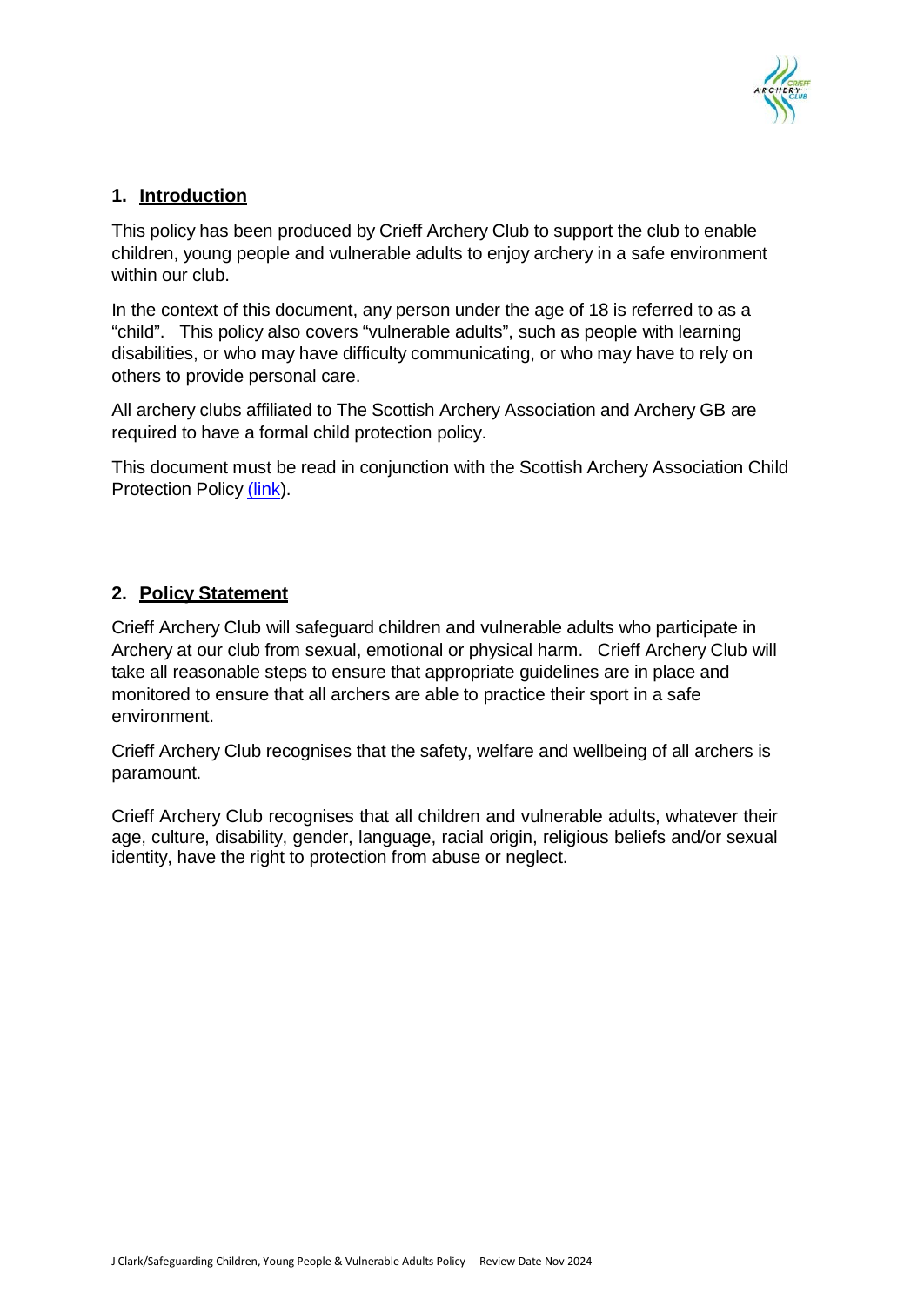

#### **3. Responsibilities**

3.1 Crieff Archery Club has in place a Child Protection Officer who will act as a channel through which all child protection matters must pass.

The Child Protection Officer has completed a recognised Archery GB (AGB) training course and will follow the Archery GB rules, guidance and any associated governance arrangements as pertains to the role.

For further details regarding the Archery GB Safeguarding Children & Young People Policy and Procedure, and the Archery GB Safeguarding Adults Policy and Procedure, [visit](http://www.archerygb.org/) this link which will take you to the main page of the AGB site. F[or](http://scottisharchery.org.uk/about-us/safeguarding) details of the Scottish Archery Association Child Protection Policy Statement, [visit](http://scottisharchery.org.uk/about-us/safeguarding) this [link.](http://scottisharchery.org.uk/about-us/safeguarding)

- 3.2 Crieff Archery Club will ensure that any reported allegations, incidents, or suspicions will be taken seriously and will be responded to both swiftly and appropriately.
- 3.3 Crieff Archery Club will ensure that confidentiality is relation to any reported allegations, incidents or suspicions will be upheld in line with General Data Protection Regulations.
- 3.4 Crieff Archery Club will ensure that all coaches and mentors have a Protecting Vulnerable Groups (PVG) check carried out. This helps to make sure that people, whose behaviour makes them unsuitable to work with children and/or protected adults, are prevented from doing so.
- 3.5 All club members are reminded that they all have a role to play in ensuring that children and vulnerable adults are safe.